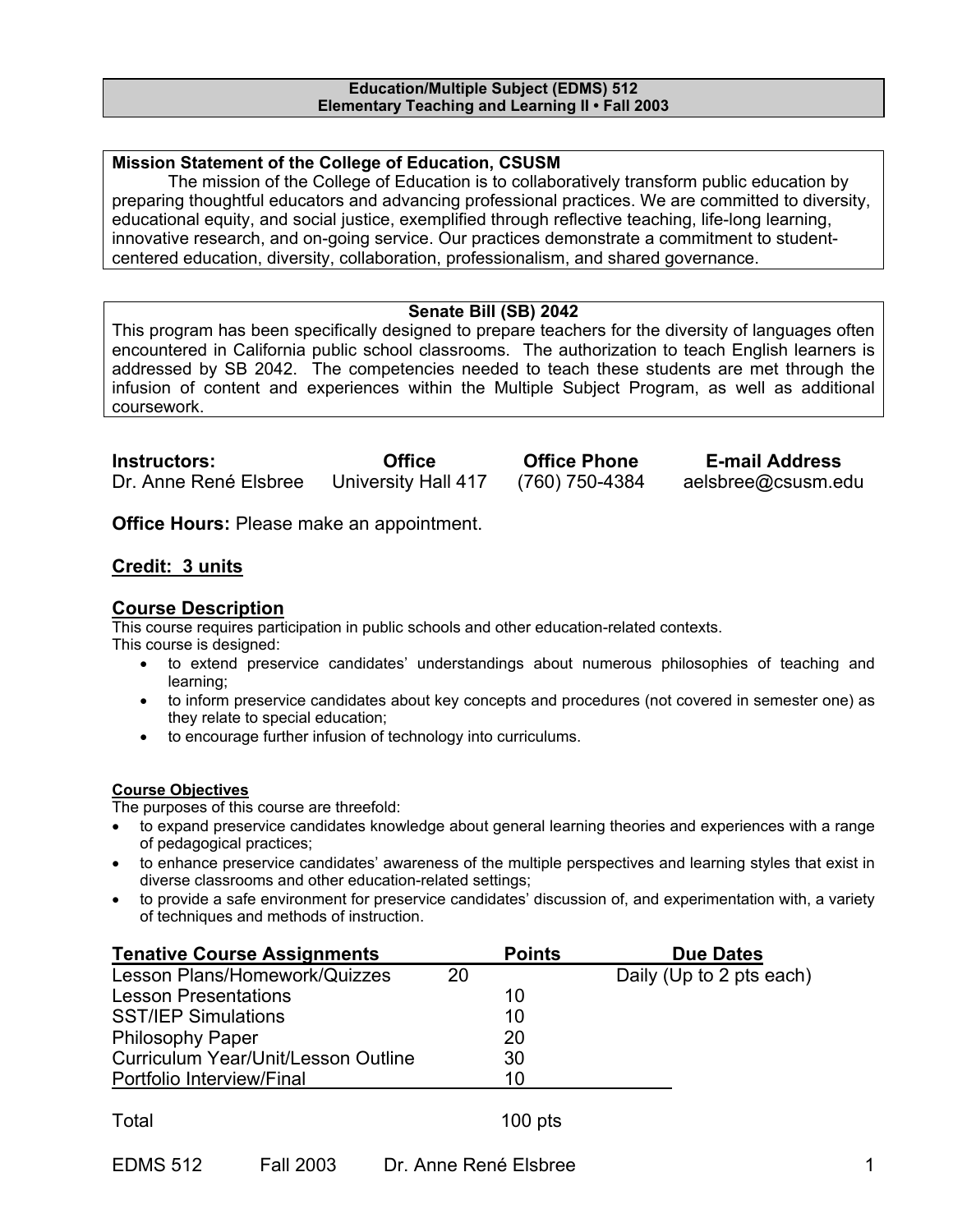### **Required Text**

- Marion, Valadez, Woo. (custom reader). *DEEP dialogue about teaching and learning EDMS 511/512.*
- ISTE NETS
- Choate, J.
- Villa, R., & Thousand, J. (2002/1995). *Creating and inclusive school .*Alexandria, VA: ASCD.
- Administrative-notebook with dividers: notes, activities, additional handouts

#### **Accommodation for Disabilities**

Students requiring reasonable accommodations need to contact Disabled Student Services in order to make the necessary arrangements. This organization is located in Craven Hall, room 5025a, and can be reached by telephone at (760) 750-4905 or (760) 750-4909 (TDD users).

#### **Plagiarism**

All work submitted for this course should reflect students' efforts. When relying on supporting documents authored by others, cite them clearly and completely. Failure to do so may result in failure of the course.

#### **Grading Policy**

All students will come prepared to class; readings and homework assignments are listed on the dates on which they are due.

All required work is expected to be on time. One grade level will be deducted for each class meeting for which it is late (e.g., an "A" assignment that is submitted one class session late will be marked down to an A-). Unless prior instructor approval is secured, assignments will not be accepted three class sessions after which they are due. Life and death situations will be handled on a case-by-case basis, as determined by the instructors.

It is expected that students will proofread and edit their assignments prior to submission. Students will ensure that the text is error-free (grammar, spelling), and ideas are logically and concisely presented. Refer to American Psychological Association (APA) manual, 5<sup>th</sup> edition, for guidance. Neglecting to do the above will impact the instructors' abilities to read and understand the text; the assignment's grade will be negatively affected as a result of this oversight.

Grading will also include a component of "professional demeanor." Students will conduct themselves in ways that are generally expected of those who are entering the education profession. This includes but is not limited to the following:

- On-time arrival to all class sessions;
- Advance preparation of readings and timely submission of assignments;
- Respectful participation in all settings (e.g., whole group, small group, in/outside of class);
- Carefully considered, culturally aware approaches to solution-finding.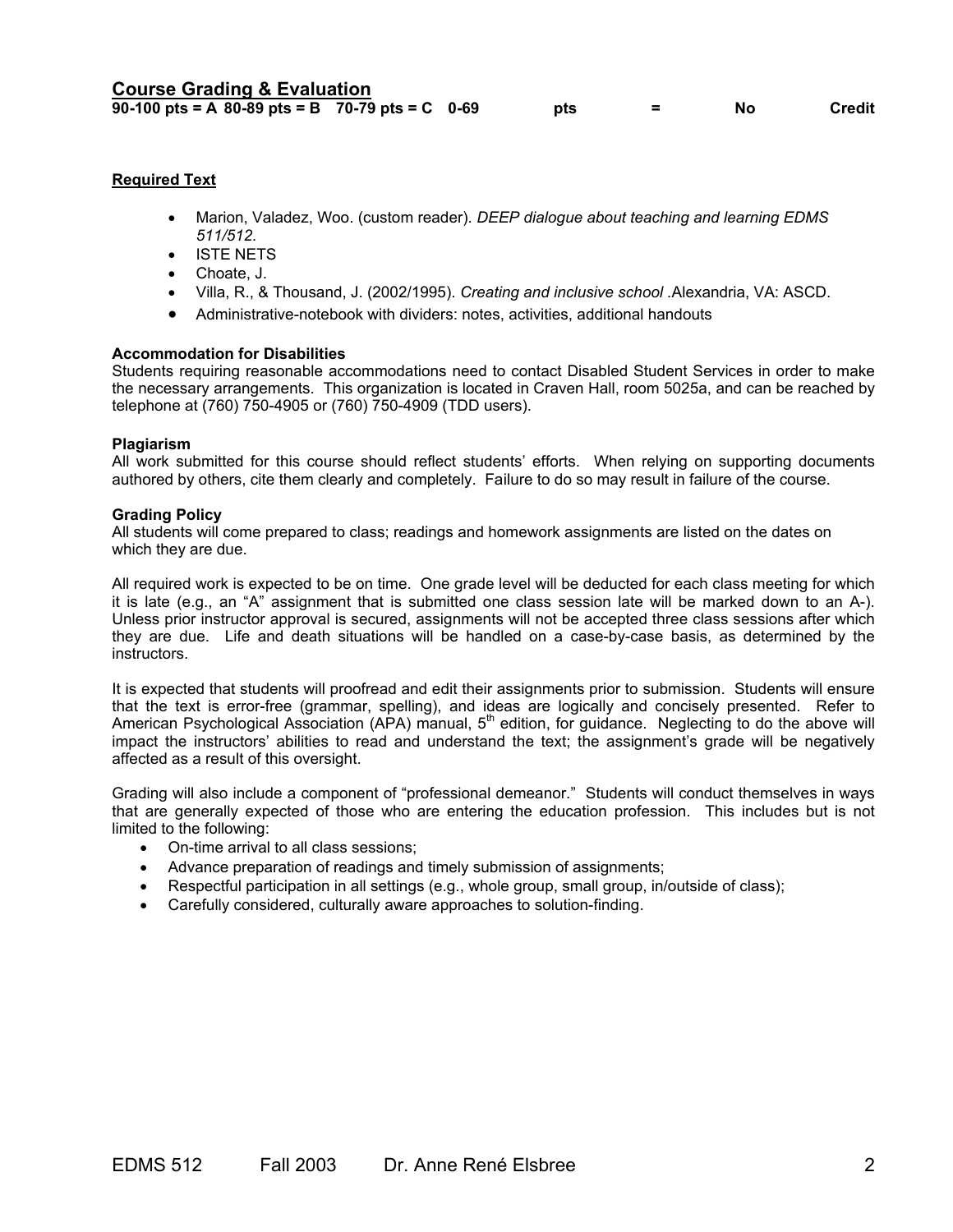# **College of Education Attendance Policy**

Due to the interactive nature of courses in the College, and the value placed on the contributions of every student, students are expected to prepare for, attend, and participate in all classes. For extenuating circumstances contact the instructors **before** class is missed, and make arrangements to make up what was missed. At minimum, a student must attend more than 80% of class time, or s/he may not receive a passing grade for the course. If a student misses two class sessions or is late (or leaves early) for more than three sessions, the highest possible grade earned will be a "C+". **Notification of absences does not allow students to assume they are automatically excused.** 

| (student's name/ signature and date) |                                          |      | (home telephone/cell phone) |  |  |
|--------------------------------------|------------------------------------------|------|-----------------------------|--|--|
|                                      | Attendance/participation (16%)           |      |                             |  |  |
| 1/21                                 |                                          | 2/18 |                             |  |  |
| 1/24                                 |                                          | 2/21 |                             |  |  |
| 1/28                                 |                                          | 2/25 |                             |  |  |
| 1/31                                 |                                          | 2/28 |                             |  |  |
| 2/4                                  |                                          | 3/4  |                             |  |  |
| 2/7                                  |                                          | 3/7  |                             |  |  |
| 2/11                                 |                                          | 3/11 |                             |  |  |
| 2/14                                 |                                          | 3/14 |                             |  |  |
|                                      | <b>Professional Demeanor (4%)</b>        |      | (4%)                        |  |  |
|                                      | Individual assignments (40%)             |      |                             |  |  |
| 1/31                                 | Draft of Refined Philosophy of Education |      | (5%)                        |  |  |
| 2/11                                 | Write-up of community resource           |      | $(10\%)$                    |  |  |
| 2/21                                 | Draft of portfolio                       |      | (10%)                       |  |  |
| 03/11                                | <b>Report on community resource</b>      |      | (5%)                        |  |  |
| 3/11                                 | Portfolio presentations                  |      | $(10\%)$                    |  |  |
|                                      | Group assignment (40%)                   |      |                             |  |  |
| 10/24                                | In-class case analysis                   |      | (20%)                       |  |  |
| On-going                             | Peer teaching                            |      | (20%)                       |  |  |
|                                      | <b>Total</b>                             |      | $(100\%)$                   |  |  |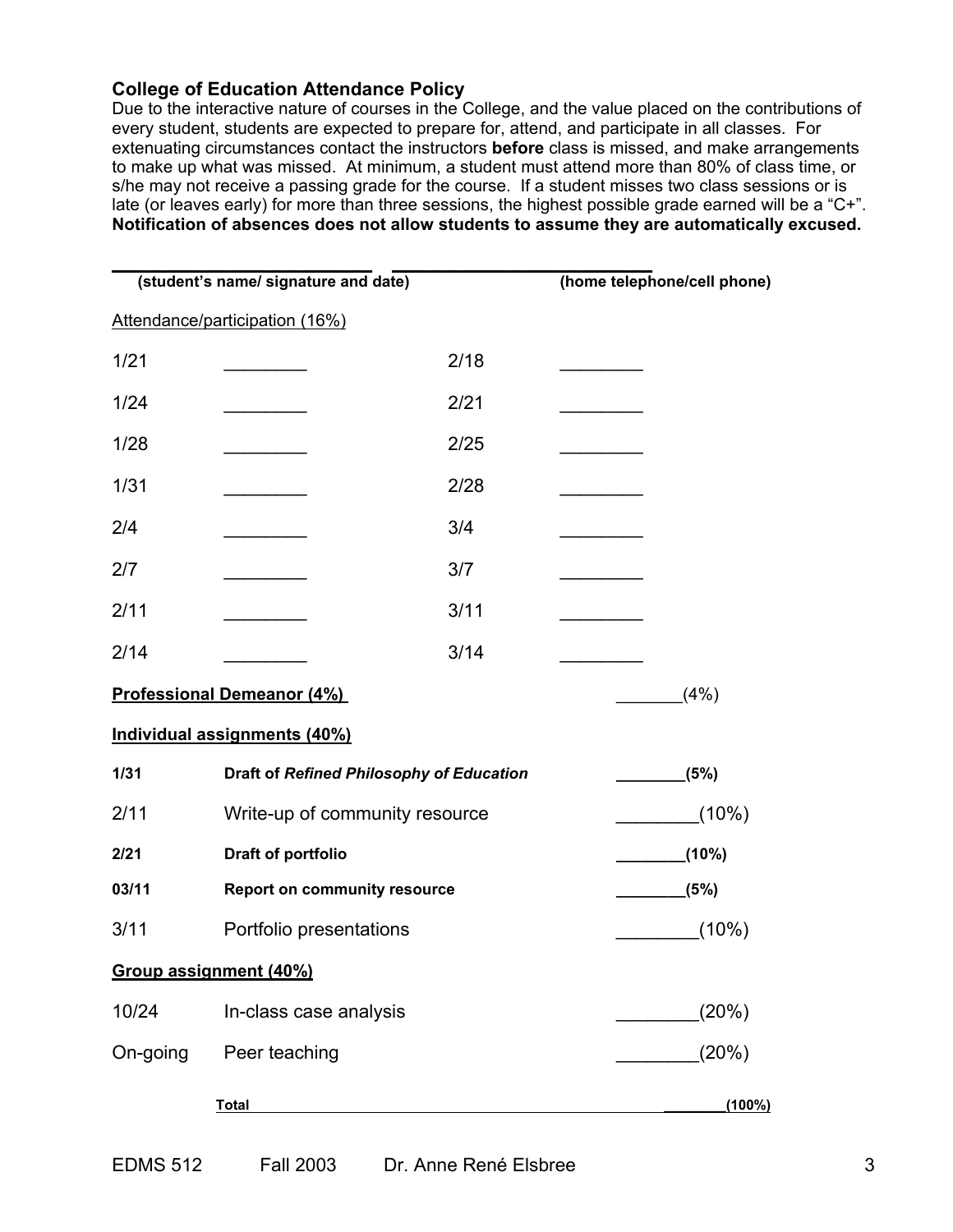# **COURSE EXPECTATIONS**

# **Class Attendance & Participation**

## Attendance is Mandatory.

This is a professional program in which professional conduct is expected. For any more than one absence, 5 points will be deducted per absence. Punctuality is a necessary teacher characteristic. Multiple tardiness will also reduce your grade.

Participation is required. My expectations for you are surprisingly similar to those that you might have for your students. You have the unique opportunity to reflect on your practice as a student through the eyes of a future teacher. When you encounter problems as a student, think about what advice you would give yourself if you were your teacher! Many of the activities and discussions we have in class will model those you can use in your classroom.

# **Readings**

Reading requirements are critical to productive class discussion and assignments and will need your time and attention.

The dates the readings and homework assignments are listed on the calendar indicate the date the readings and homework assignments should be completed.

# **Course Load**

In all credential course work, it is expected that for every one hour of contact time, you will complete approximately one hour of work outside of class. Please plan accordingly.

# **Course Alterations**

While this syllabus is carefully planned, it may be modified at any time in response to the needs and interests of the class. For example in addition to the written assignments indicated in this syllabus, there may be additional brief assignments as the course warrants.

**Please note assignments are due whether or not you are present in class that day.** 

**While this syllabus is carefully planned, it may be modified at any time in response to the needs and interests of the class.** 

**Our first day of class we will make class decisions concerning assignments, assignment assessments, and assignment due dates.**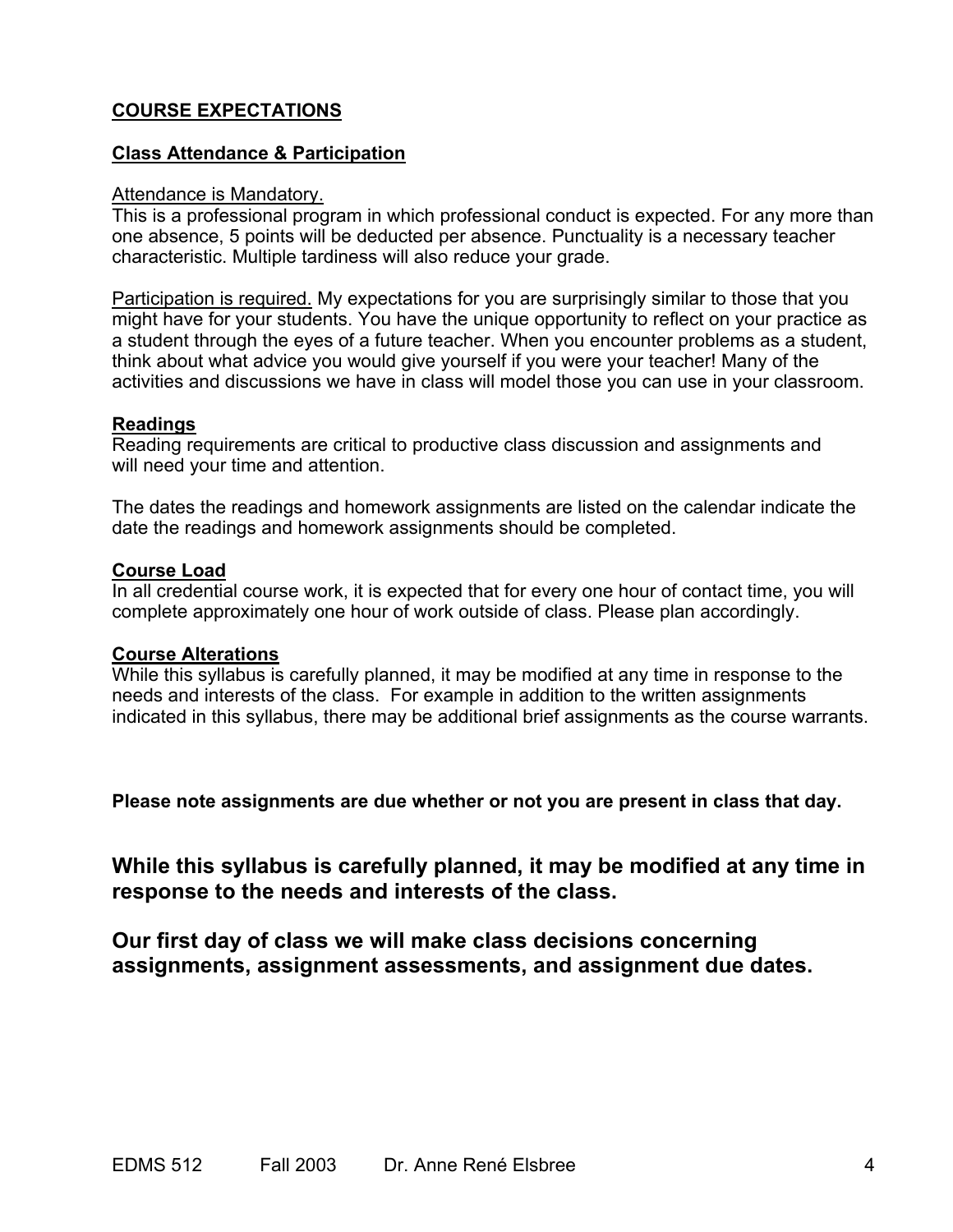| <b>Date</b> | <b>Class Topics</b>                                                                                               | <b>Readings &amp; Assignments Due</b>                                                                                                                                                                                                                                                                                                                                                                                                                                          |
|-------------|-------------------------------------------------------------------------------------------------------------------|--------------------------------------------------------------------------------------------------------------------------------------------------------------------------------------------------------------------------------------------------------------------------------------------------------------------------------------------------------------------------------------------------------------------------------------------------------------------------------|
| 2/10        | © Introductions<br>© Democratic<br>Communities<br>© Discipline/ Mgmt<br>Presentation Sign Up<br>© Lesson Planning | <b>Read In Class:</b><br>1. $\Box$ Syllabus<br>2. Barbara Brodhagen, The Situation Made Us Special<br>Do by 1st class: Purchase Texts & Course Packet<br>Set Up Email List with Anne René                                                                                                                                                                                                                                                                                      |
| 2/12        | © What is Teaching?<br>@ Assertive Discipline<br>© Democratic<br>Communities<br>© Practice Lesson<br>Planning     | <b>Have Read:</b><br>1. <b><i>(b)</i></b> What is Teaching?<br>a. Powell, Chapter 3<br>b. School/Home Relations<br>2. ® Unit/Lesson Planning<br>a. BIM<br>b. Universal Access Page<br>3. <b><i>O</i></b> Educational Philosophy & Approaches: Assertive<br><b>Discipline</b><br>4. Charles: Chapter 3 in library<br>Due: 2 page reflection on your experiences as a student<br>Consider questions in Powell p. 62-63, exercise 3.2<br>Write a Lesson Plan using the BIM format |
| 2/14        | © Educational<br>Philosophy<br>© Discipline/ Mgmt<br>Presentations                                                | <b>Have Read:</b><br>1. <b>@ Educational Philosophies &amp; Approaches</b><br>2. Charles, On reserve in library<br>3. Codell, Educating Esme<br>Due: Management/Discipline Presentation                                                                                                                                                                                                                                                                                        |
| 2/17        | © Identity and its effect<br>on pedagogy                                                                          | <b>Have Read:</b><br><b><i>®</i></b> Teacher Identity & Pedagogy<br>1. Powell, Chapter 5<br>2. Parker Palmer (1997). Courage to Teach: Exploring the inner<br>landscape of a teacher's life, p. 9-33.<br>3. Peggy McIntosh, White Privilege<br>4. Powell, p. 44-45, exercise 2.3<br>Due: Powell, p. 44-45, exercise 2.3<br><b>Philosophy Paper Draft</b>                                                                                                                       |
| 2/19        | © Differentiated<br>Classrooms<br>© Provide Peer<br>Feedback on Phil Paper                                        | <b>Have Read:</b><br>1. Thomlinson, Carol Ann. (1999).<br>The Differentiated Classroom<br>Due: 2 page summary of an interview with a teacher about how<br>he/she meets the needs of students with linguistic,<br>cultural, and/or socio-economic "difference" and how<br>paraprofessionals assist in that task.<br>Review Peer's Philosophy Paper                                                                                                                              |
|             |                                                                                                                   |                                                                                                                                                                                                                                                                                                                                                                                                                                                                                |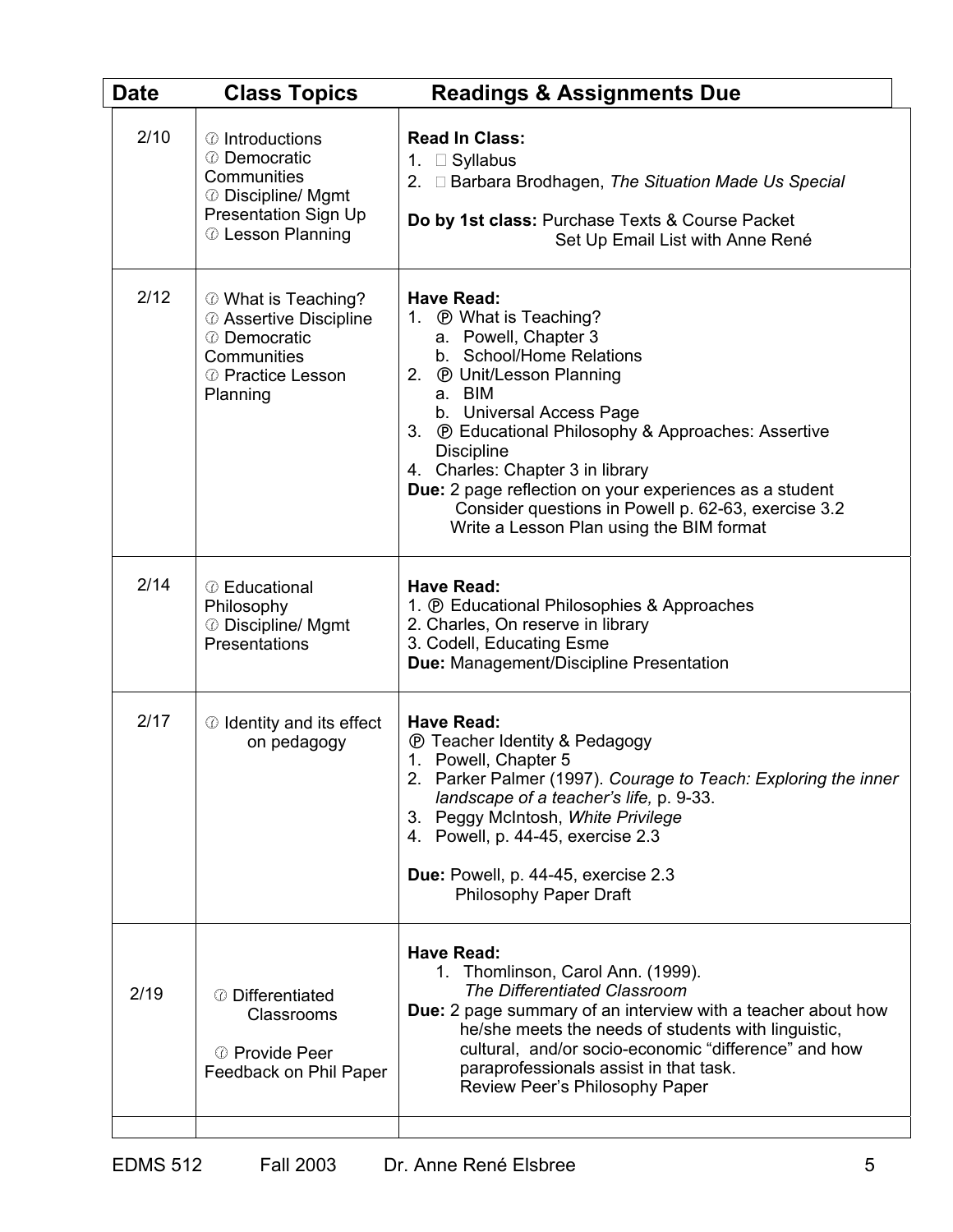|      | <i></i> Unit/Lesson Planning<br>© Practice Lesson | Have Read:<br><b><i>®</i></b> Unit/Lesson Planning Section                                   |
|------|---------------------------------------------------|----------------------------------------------------------------------------------------------|
| 2/21 | Planning                                          | <b>Due: Philosophy Paper Final</b><br>Write a Lesson Plan using BIM w/ Universal Access Page |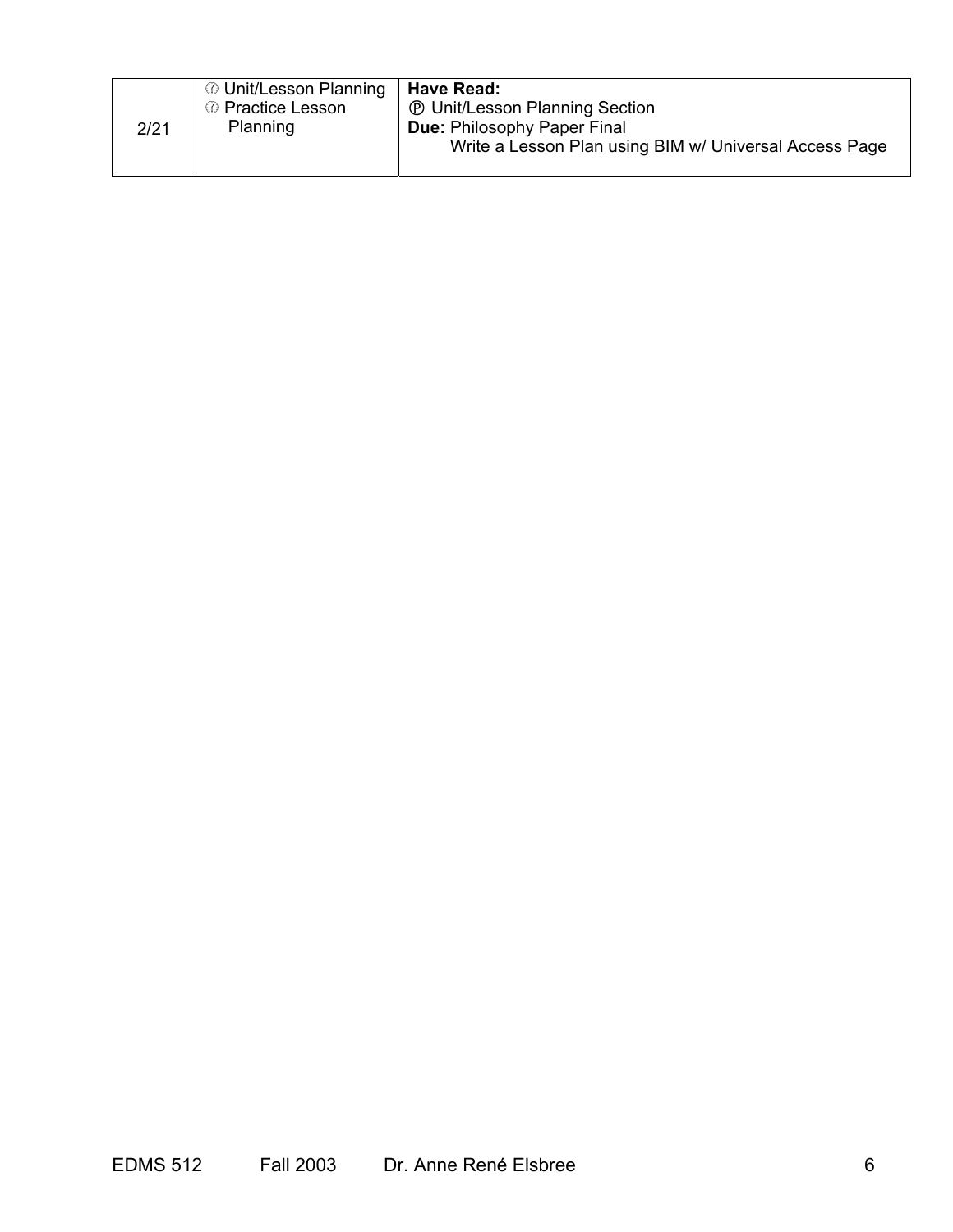| <b>Date</b> | <b>Class Topics</b>                                                                                                                                                                          | <b>Readings &amp; Assignments Due</b>                                                                                                                                                                                                                                                                                                                                                                                    |
|-------------|----------------------------------------------------------------------------------------------------------------------------------------------------------------------------------------------|--------------------------------------------------------------------------------------------------------------------------------------------------------------------------------------------------------------------------------------------------------------------------------------------------------------------------------------------------------------------------------------------------------------------------|
| 3/10        | © Legal Rights &<br><b>Responsibilities Centers</b><br>@ AB 537 School Survey<br>© Cooperation and<br><b>Conflict Resolution</b><br>© Legal Code Hunt<br>© Review Lesson by<br>writing a BIM | <b>Have Read:</b><br><b><i>®</i></b> Legal Rights & Responsibilities<br>1. Conflict Transformation & Scenario<br>2. Copyright 101<br>3. Hostile Hallways<br>4. AB 537<br><b>Due:</b> Portfolio (Have an organization system and at least 3<br>pieces of evidence labeled and in correct<br>section)                                                                                                                      |
| 3/12        | © Instructional Strategies<br>© Curriculum/Standards                                                                                                                                         | <b>Have Read:</b><br>1. <b><i>O</i></b> Instructional Strategies Section<br>a. Jacobsen: Chapter 6 Questioning Strategies<br>b. Instructional Strategies<br><b>Evaluating Curriculum Materials</b><br>C.<br>d. Peer Review Hints<br>2. Peregoy: Chapter 3 in Reading Course Packet<br>Visit: http://www.cde.ca.gov/standards/index.html<br>Due: Lesson/Unit/Year Plan Draft #1<br>Bring to class 2 pieces of curriculum. |
| 4/2         | <b><i>©</i></b> Universal Assess<br><b>Strategies</b>                                                                                                                                        | <b>Have Read:</b><br>1. @ Powell, Pg. 194-195<br>2. <b>@ Responsive Teaching Strategies</b><br>3. @ Universal Assess Page Examples<br>Due: Bring in 2 Tests/Materials to design/modify for<br>different student assessments                                                                                                                                                                                              |
| 4/4         | <b>◎ Assessment &amp;</b><br>Plan/Work Day                                                                                                                                                   | <b>Have Read:</b><br>1. <b>@</b> Assessment Section<br>http://www.fairtest.org/k12/Articles%20Home.html<br>2 <sub>1</sub><br>3.<br>http://star.cde.ca.gov<br>Due: Lesson/Unit/Year Plan Draft #2                                                                                                                                                                                                                         |
| 4/7         | © Student Choice Day<br>To Be Arranged                                                                                                                                                       | <b>No Readings</b><br>Due: Lesson/Unit/Year Plan Final Draft Email & Hard Copy                                                                                                                                                                                                                                                                                                                                           |
| 4/9         | © Lesson/Unit/Year<br>Plan Exhibition                                                                                                                                                        | <b>No Readings</b><br>Due: Lesson/Unit/Year Exhibits                                                                                                                                                                                                                                                                                                                                                                     |
| 4/11        | © Portfolio Preparation                                                                                                                                                                      | <b>No Readings</b><br><b>Due: Portfolio Draft</b>                                                                                                                                                                                                                                                                                                                                                                        |
|             |                                                                                                                                                                                              |                                                                                                                                                                                                                                                                                                                                                                                                                          |